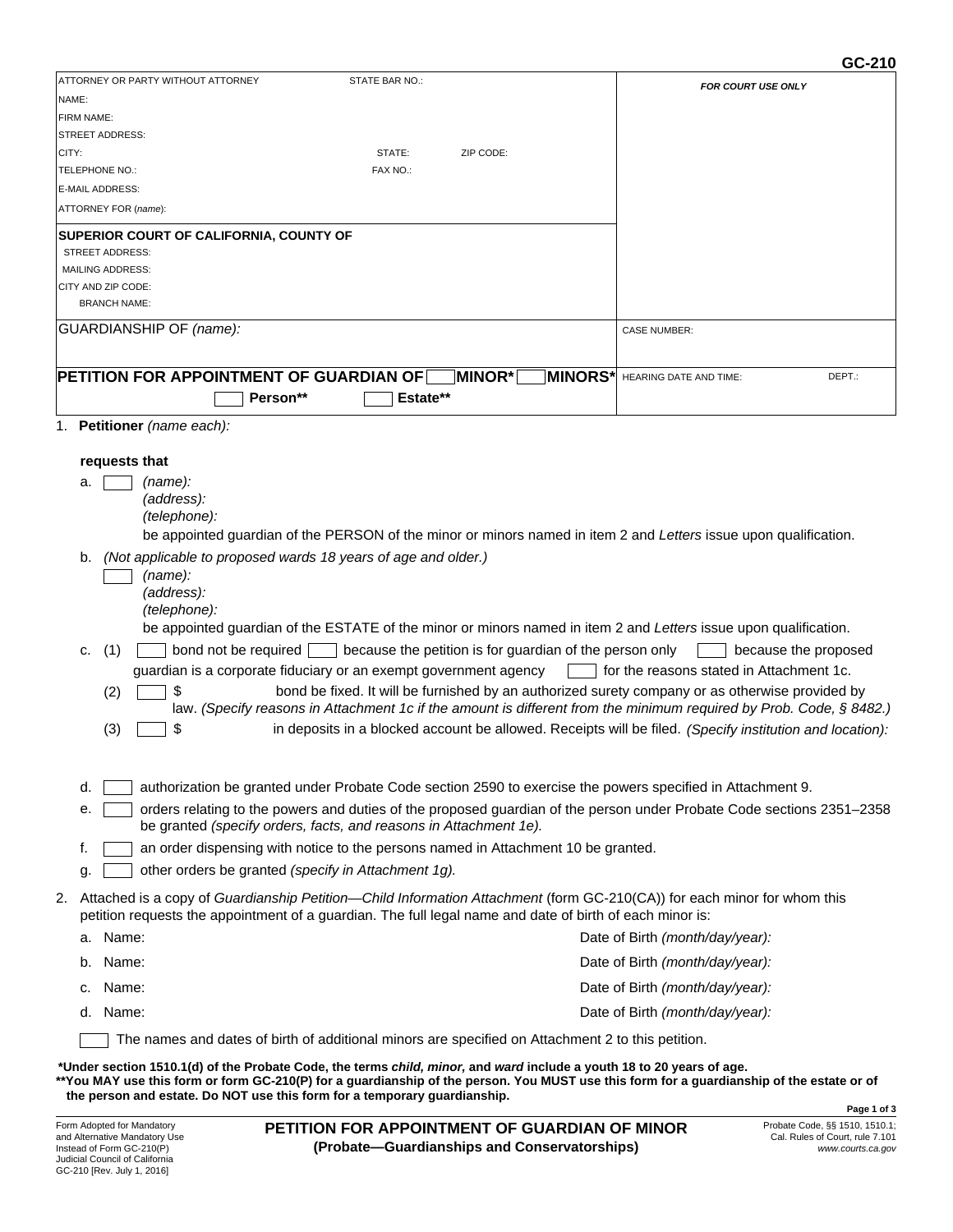|                         | GC-210              |
|-------------------------|---------------------|
| GUARDIANSHIP OF (name): | <b>CASE NUMBER:</b> |
|                         |                     |

| 3. | Petitioner is |  |
|----|---------------|--|
|    |               |  |

a. b.

- related to the minor or minors named in item 2, as shown in item 7 of each minor's attached form GC-210(CA).
- the minor named in item 2, who is 12 years of age or older.
- c. another person on behalf of minor or minors named in item 2, as shown in item 7 of each minor's attached form GC-210(CA).
- The proposed guardian is *(check all that apply):* 4.

|  |                     |  | a. a nominee (affix a copy of nomination as Attachment 4a or file Nomination of Guardian (form GC-211, items 2 and 3) |  |  |  |
|--|---------------------|--|-----------------------------------------------------------------------------------------------------------------------|--|--|--|
|  | with this petition. |  |                                                                                                                       |  |  |  |

- b. related to the minor or minors named in item 2, as shown in item 3 of each minor's attached form GC-210(CA).
- c. other, as shown in item 3 of each minor's attached form GC-210(CA).

|  | d. <b>quart a</b> professional fiduciary within the meaning of the Professional Fiduciaries Act. The proposed guardian's license status is |
|--|--------------------------------------------------------------------------------------------------------------------------------------------|
|  | shown in item 1 on page 1 of the attached Professional Fiduciary Attachment. (Use form GC-210(A-PF)/GC-310(A-PF)                           |
|  | for this attachment.)                                                                                                                      |

- 5. Petitioner, with intent to adopt, has accepted or intends to accept physical care or custody of the minor.
- 6. A person other than the proposed guardian has been nominated as the guardian of the minor by [ writing. A copy of the nomination is affixed as Attachment 6. *(Specify name and address of nominee in item 2 of minor's attached form GC-210(CA).)*  $\Box$  will  $\Box$  other
- 7. Character and estimated value of property of the estate *(complete if petition requests appointment of a guardian of the estate or the person and estate):*

| c. Total:                                                                                                               |  |
|-------------------------------------------------------------------------------------------------------------------------|--|
| b. Annual gross income from all sources, including real and<br>personal property, wages, pensions, and public benefits: |  |
| a. Personal property:                                                                                                   |  |

d. Real property: \$

a. Personal property:

Appointment of a guardian of the  $\Box$  person  $\Box$  estate of the minor or minors named in item 2 is necessary or convenient for the following reasons: 8. Appointment of a guardian of the

Continued in Attachment 8. **Parental custody would be detrimental to the minor or minors named in item 2** *(not applicable to proposed wards 18 years of age and older).*

9. Granting the proposed guardian of the estate powers to be exercised independently under Probate Code section 2590 would be to the advantage and benefit and in the best interest of the guardianship estate. Reasons for this request and the powers requested are specified in Attachment 9.

|  | 10. Notice to the persons named in Attachment 10 should be dispensed with under Probate Code section 1511 because |
|--|-------------------------------------------------------------------------------------------------------------------|
|--|-------------------------------------------------------------------------------------------------------------------|

they cannot with reasonable diligence be given notice *(specify names and efforts to locate in Attachment 10).* giving notice to them would be contrary to the interest of justice *(specify names and reasons in Attachment 10).*